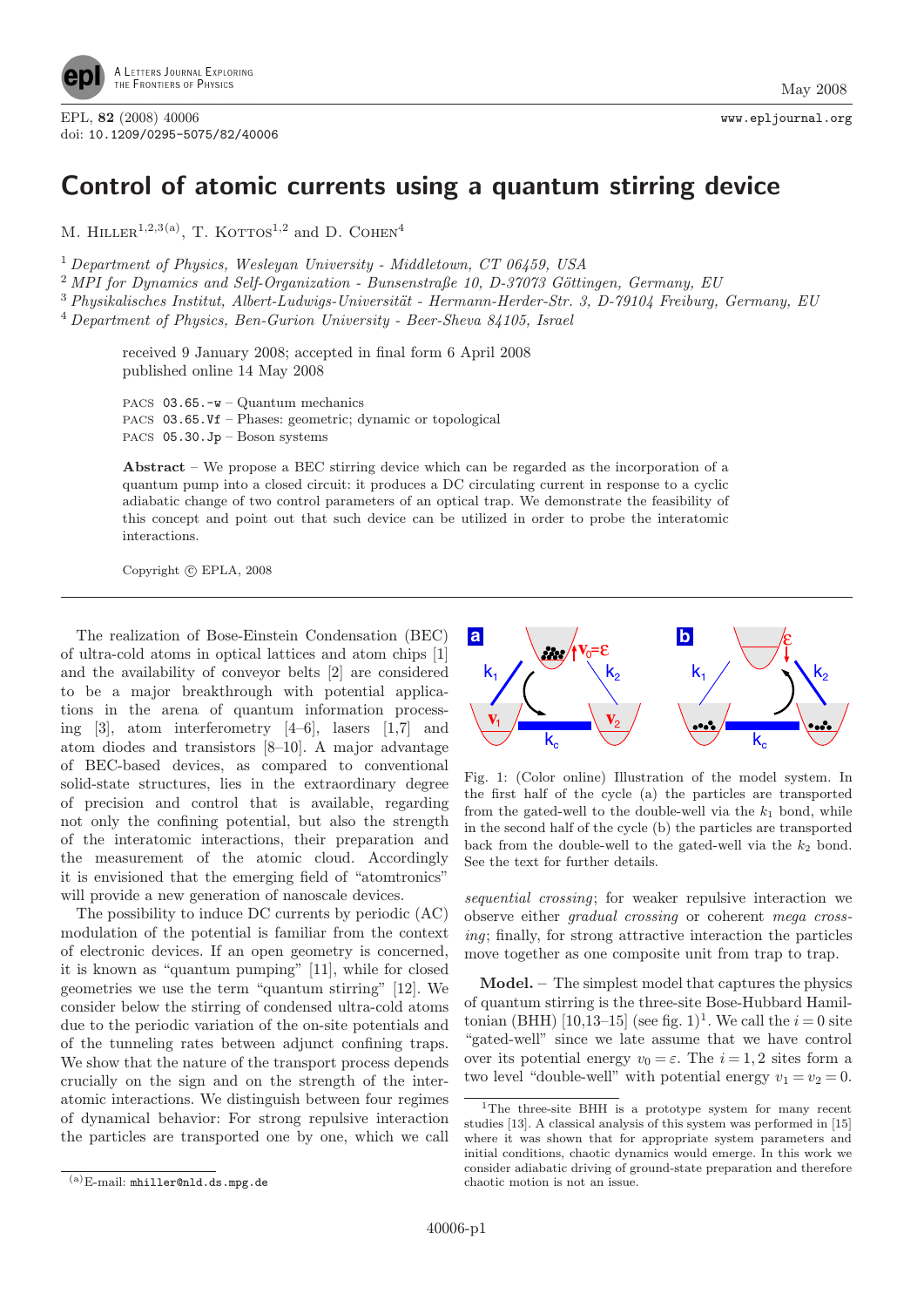The N boson BHH is

$$
\hat{\mathcal{H}} = \sum_{i=0}^{2} \left[ v_i \hat{n}_i + \frac{U}{2} \hat{n}_i (\hat{n}_i - 1) \right] - k_c \hat{b}_2^{\dagger} \hat{b}_1 - \sum_{i=1,2} k_i \hat{b}_i^{\dagger} \hat{b}_0 + \text{h.c.}
$$
\n(1)

We set  $\hbar = 1$  which corresponds to measuring energies in units of frequency. Furthermore, without loss of generality we choose time units such that  $k_c = 1$ . Accordingly the two single-particle levels of the double-well are  $\varepsilon_{\pm} = \pm 1$ . The annihilation and creation operators  $\hat{b}_i$  and  $\hat{b}_i^{\dagger}$  obey the canonical commutation relations  $[\hat{b}_i, \hat{b}_j^{\dagger}] = \delta_{i,j}$ , while the operators  $\hat{n}_i = \hat{b}_i^{\dagger} \hat{b}_i$  count the number of bosons at site  $i$ . The interaction strength between two atoms in a single site is given by  $U = 4\pi a_s V_{\text{eff}}/m$ , where  $V_{\text{eff}}$  is the effective volume,  $m$  is the atomic mass, and  $a_s$  is the s-wave scattering length which can be changed by applying an additional magnetic field [16]. The on-site potentials  $v_i$  as well as the coupling strengths  $k_i$  are controlled by changing the confining potential. The main assumption underlying the BHH is that the single-particle ground-state wave functions are sufficiently localized at the sites, and that for the temperatures involved they are well separated in energy from the excited single-particle levels. Experimentally, such deep trapping potentials can accommodate several hundred particles [17].

The couplings between the gated-well and the two ends of the double-well are  $k_1$  and  $k_2$ . We assume that both are much smaller than  $k_c$  (for the two-mode BEC dynamics see, for example, [18]). It is convenient to define the two control parameters of the pumping as  $X_1 =$  $(1/k_2) - (1/k_1)$  and  $X_2 = \varepsilon$ . By periodic cycling of the parameters  $(X_1, X_2)$  we can obtain a non-zero amount (Q) of transported atoms per cycle. The pumping cycle is illustrated in figs. 1, 2. Initially all the particles are located in the gated-well which has a sufficiently negative on-site potential energy  $(X_2 < 0)$ . In the first half of the cycle the coupling is biased in favor of the  $k_1$  route  $(X_1 > 0)$ , while  $X_2$  is raised until (say) the gated-well is empty<sup>2</sup>. In the second half of the cycle the coupling is biased in favor of the  $k_2$  route  $(X_1 < 0)$ , while  $X_2$  is lowered until the gatedwell is full. Assuming  $U = 0$ , the gated-well is depopulated via the  $k_1$  route into the lower energy level  $\varepsilon_-\,$  during the first half of the cycle, and re-populated via the  $k_2$  route during the second half of the cycle. Accordingly the net effect is to have a non-zero Q. If we had a single particle in the system, the net effect would be to pump roughly one particle per cycle. If we have  $N$  non-interacting particles, the result of the same cycle is to pump roughly  $N$  particles per cycle<sup>3</sup> . We would like to know: what is the actual



Fig. 2: (Color online) Illustration of the pumping cycle. See the text for further details. For a large cycle that encircles the whole shaded region we have  $Q \approx N$ . Position of the monopoles: (a) no interactions, (b) with interactions; (c) the energy levels along the  $X_1 = 0$  axis are schematically plotted for an  $N = 3$ system.

result using a proper quantum-mechanical calculation? And furthermore we would like to investigate what the effect of the interatomic interaction  $U$  on the result is.

Methods. – Within the framework of linear response theory the induced current is  $I = -G_1 \dot{X}_1$  if we change  $X_1$ and  $I = -G_2 \dot{X}_2$  if we change  $X_2$ . The coefficients  $G_1$  and  $G_2$  in these linear relations are *defined* as the elements of the geometric-conductance matrix, and can be calculated using the Kubo formula approach (see below). Integrating the current over a full cycle we get

$$
Q = \oint\limits_{\text{cycle}} Idt = -\oint (G_1 \mathrm{d}X_1 + G_2 \mathrm{d}X_2). \tag{2}
$$

In order to calculate the geometric conductance we use the Kubo formula approach to quantum pumping [19] which is based on the theory of adiabatic processes [20]. It turns out that in the strict adiabatic limit,  $G$  is related to the vector field  $\boldsymbol{B}$  in the theory of the Berry phase which is known as the "Berry Curvature". The adiabatic slowness condition on  $\dot{X}$  in the present context, taking into account the twoorbital approximation, is discussed in sect. 4 of [21]. Using

<sup>&</sup>lt;sup>2</sup>Later we estimate the required  $X_2$  variation in order to have all the particles transferred from the gated-well to the double-well. We also analyze smaller pumping cycles (see fig. 3b) for which only a fraction of particles gets through.

<sup>3</sup>Through the driving cycle the total number of bosons remains constant. The energy is not a constant of motion, but in the adiabatic limit the system comes back to the same state at the end of each cycle.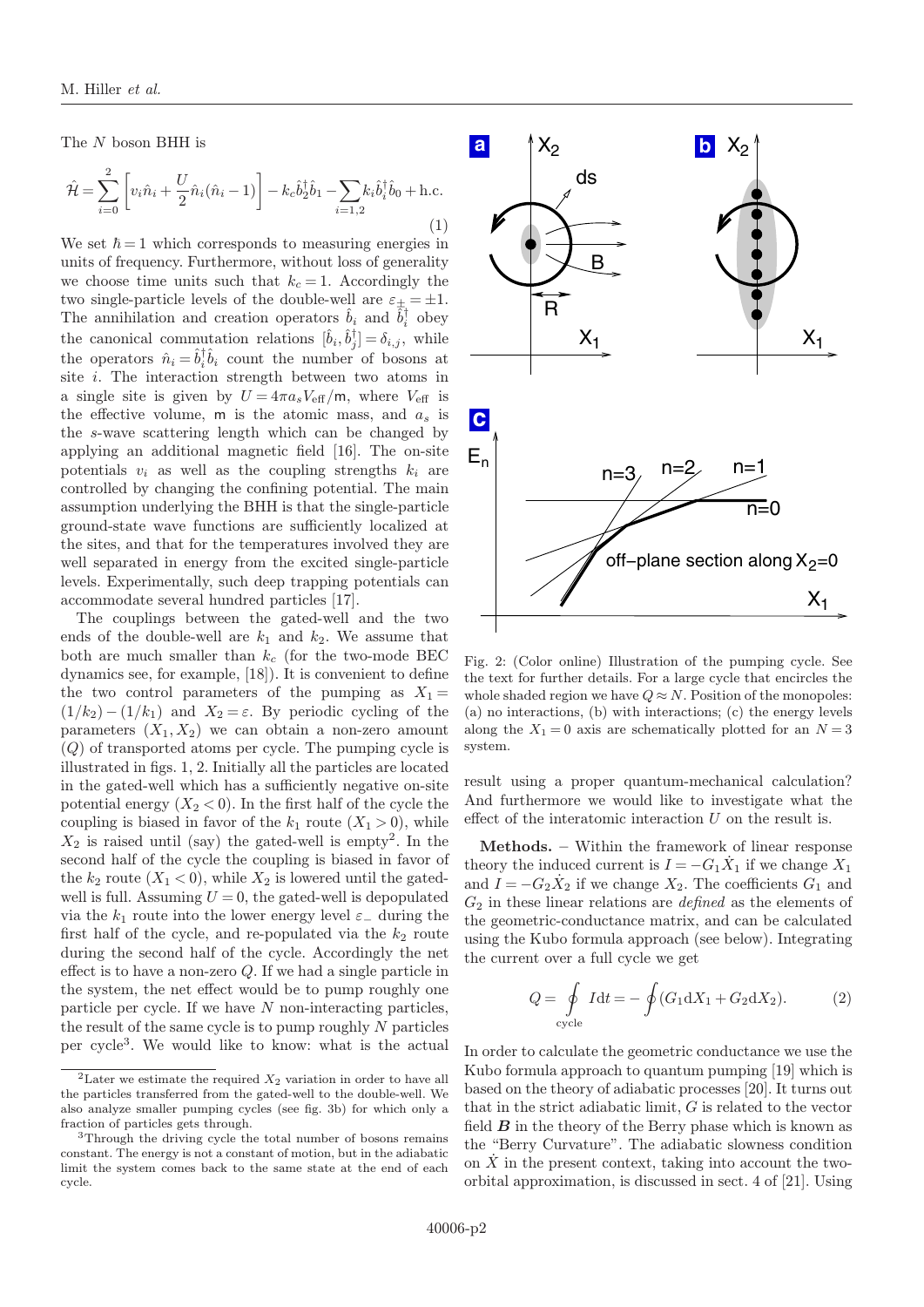the notations  $B_1 = -G_2$  and  $B_2 = G_1$  it is illuminating to rewrite eq. (2) as

$$
Q = \oint \mathbf{B} \cdot d\vec{s},\tag{3}
$$

where we define the normal vector  $d\vec{s} = (dX_2, -dX_1)$  as illustrated in fig. 2. The calculation of the so-called Kubo-Berry Curvature is done using the following formula [19]:

$$
B_j = \sum_{n \neq n_0} \frac{2 \operatorname{Im}[\mathcal{I}_{n_0 n}] \mathcal{F}_{nn_0}^j}{(E_n - E_{n_0})^2}.
$$
 (4)

Above  $\mathcal{I} = i/2 \left[ k_1 (\hat{b}_0^{\dagger} \hat{b}_1 - \hat{b}_1^{\dagger} \hat{b}_0) + k_2 (\hat{b}_2^{\dagger} \hat{b}_0 - \hat{b}_0^{\dagger} \hat{b}_2) \right]$  is the averaged current<sup>4</sup> via the bonds  $0 \mapsto 1$  and  $2 \mapsto 0$ , while  $\mathcal{F}^j = -\partial \mathcal{H}/\partial X_j$  is the generalized force associated with the control parameter  $X_i$ . The index n labels the eigenstates of the many-body Hamiltonian. We assume from now on that  $n_0$  is the BEC ground state<sup>1</sup>.

The advantage of the above, so-called "geometric" point of view is in the intuition that it gives for the result: Formally the field  $\boldsymbol{B}$  is like a projection of a fictitious magnetic field in an embedding three-dimensional  $X$  space (the third coordinate  $X_3$  if formally defined such that  $\mathcal{I} = -\partial \mathcal{H}/\partial X_3$ . The flux of this fictitious magnetic field through any out-of-plane surface which is enclosed by the pumping cycle gives the so-called Berry phase, while the line integral over this fictitious magnetic field, *i.e.* eq.  $(3)^5$ , gives  $Q$ . As implied by inspection of eq.  $(4)$  the sources of **B** are located at points where the ground level  $n_0$ has a degeneracy with the next level. A simple argument implies that this "magnetic charge" is quantized like Dirac monopoles, else the Berry phase would be ill defined. For details see [19]. In our model system for  $U = 0$  all the "magnetic charge" is concentrated in one point. As the interaction U becomes larger the  $(N+1)$ -fold degeneracy of the levels is lifted, and this "magnetic charge" disintegrates into  $N$  elementary "monopoles" (see fig. 2). We further discuss the energy spectrum in the next section.

Regimes. – We define the average coupling as  $\kappa = (k_1 + k_2)/\sqrt{2}$ . In the zeroth-order approximation  $k_1$ and  $k_2$  are neglected, and later we take them into account as a perturbation. For  $\kappa = 0$  the number  $(n)$  of particles in the gated-well becomes a good quantum number hence we can associate the level index  $n$  with the number of particles in the gated-well. Furthermore, we adopt a "twoorbital approximation": we assume that there is non-zero occupation only in the gated-well and in the lower double-well level, which is valid if  $NU \ll k_c$ . Note also that we assume an adiabatic process<sup>3</sup>, and accordingly



Fig. 3: (Color online) Conductance during the first half of the pumping cycle. (a) The conductance  $G_2$  as a function of the on-site potential  $\varepsilon$ , for various values of U. In the numerical simulations (see also fig. 4) we are using exact diagonalization of the trimer Hamiltonian (1). For the evaluation of G we use eq.  $(2)$ , while for Q we use eq.  $(4)$ . The other parameters are  $N=16$  particles,  $\kappa = 0.0003/\sqrt{2}$  and  $(k_1 - k_2)/\sqrt{2} = 0.0001/\sqrt{2}$ . As the interaction U becomes larger one observes the crossover from a single to individual peaks in the conductance. (b) The U-dependence of the integrated charge  $Q^*$ , calculated for wide rectangular cycles for which  $X_2$  is varied within  $[-\infty, \varepsilon^*]$ . The values of  $\varepsilon^*$  are indicated by arrows of the same color in the main panel.

non-adiabatic transitions to the higher orbitals can be safely neglected [21].

Within the two-orbital approximation the many-body energies are  $E_n = E_{\text{gated-well}}(n) + E_{\text{double-well}}(N - n)$ ,<br>where  $n = 0, 1, ..., N$ , and  $E_{\text{gated-well}}(n) = \varepsilon n +$  $n = 0, 1, \ldots, N$ , and  $(1/2)U(n-1)n$ , and  $E_{\text{double-well}}(N-n) = -(N-n) +$  $(1/4)U(N-n-1)(N-n)$ . The location  $\varepsilon_n = -1 + \frac{1}{2}U \times$  $(N-3n+2)$  of the  $n \mapsto (n-1)$  crossing is determined from the degeneracy condition  $E_n - E_{n-1} = 0$ , where  $n = 1, 2, \ldots, N$ . The N crossings are distributed within  $\varepsilon \in -1+(N-1)[-U, U/2]$ . The rescaled version of the control variable is  $\hat{\epsilon} = (\epsilon + 1)/((N - 1)U)$ , and its support is  $-1 < \hat{\epsilon} < 1/2$ . The distance between the crossings.  $-1 < \hat{\epsilon} < 1/2$ . The distance between the crossings, while varying the gated-well potential  $\varepsilon$ , is U. Once we take  $\kappa$  into account we get *avoided* crossings of width  $\delta \varepsilon_n = [(N+1-n)n/2]^{1/2} \kappa$ . If  $\kappa/UN$  is large, these avoided crossings merge and eventually we get one mega crossing.

For the purpose of further analysis we apply the two-orbital approximation, within which the manybody Hamiltonian matrix is  $\mathcal{H}_{nm} = E_n \delta_{n,m} - \kappa_n \delta_{n,n\pm 1}$ , where  $n = 0, \ldots, N$  and the couplings are defined as

<sup>&</sup>lt;sup>4</sup>Due to the continuity equation the same result for  $Q$  is obtained irrespective of whether we measure the current via the  $0 \mapsto 1$  bond or via the  $2 \mapsto 0$  bond. The advantage of using the "symmetrized" version for  $\mathcal I$  is that the same amount of particles is being transported during both halves of the cycle, allowing us to focus on (say) the first half and then double the result.

 ${}^{5}$ In the  $X_3 = 0$  plane the third component of the fictitious magnetic field is zero due to the time-reversal symmetry [19].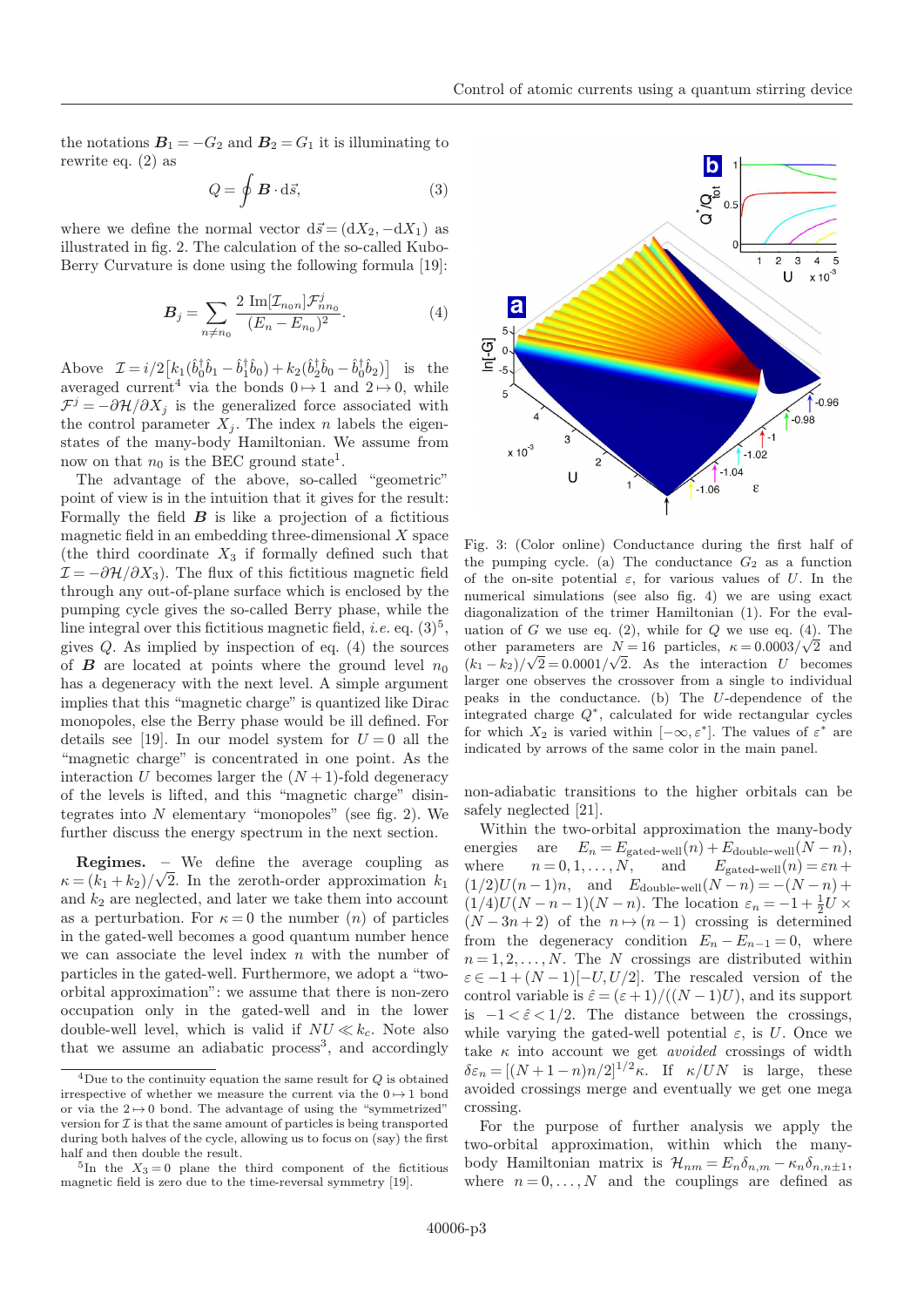

Fig. 4: (Color online) Evolution of the energy levels, the site occupation and the conductance. Further details relating to the data of fig. 3. We refer to four representative values of U, which are indicated on top of each set of panels. Upper panels: the lowest  $N+1$  energy levels  $E_n$  which dominate the conductance  $G_2$  are plotted as a function of  $X_2 = \varepsilon$ . The insets represent magnifications of the indicated areas. Middle panels: the site occupations  $n_0$  (blue  $\triangle$ ),  $n_1$ (black  $\circ$ ),  $n_2$  (red  $\Box$ ). Lower panels: the corresponding conductance  $G_2$  as a function of  $\varepsilon$ . Numerical results are represented by solid black lines, while the dotted red line corresponds to the analytical result  $(5)$  in  $(b)$  and to  $(7)$  in  $(c)$ ,  $(d)$ .

 $\kappa_n = \langle n - 1 | \mathcal{H} | n \rangle$ . The calculation involves the matrix elements of  $b_i^{\dagger}b_0$ , leading to  $\kappa_n = [(N+1-n)n]^{1/2} \kappa$ . An analogous expression applies to the current operator where  $\kappa$  is replaced by  $(k_1 - k_2)/\sqrt{2}$ . For large U, as  $\varepsilon$ is varied, we encounter (say for  $N = 3$ ) a sequence of distinct Landau-Zener transitions  $(|3\rangle \mapsto |2\rangle \mapsto |1\rangle \mapsto |0\rangle)$ . The distance between avoided crossings is of order  $U$ , while their width is  $\delta \varepsilon_n = \kappa_n$ . The widest crossings are at the center with  $\delta \varepsilon_n \sim N\kappa$ . This should be contrasted with the energy scales  $U$  and  $NU$  that describe the span of the crossings. Accordingly we deduce that for repulsive interaction there are three distinct regimes: for  $U \ll \kappa/N$ we have a "mega crossing"; for  $U \gg N\kappa$  we have the "sequential-crossing regime", while in the intermediate regime we have a "gradual crossing". We observe that the regime of behavior depends on the ratio  $\kappa/U$ . If N is not too large one can resolve a sequence of two-level crossings. Below we summarize the results in the various regimes. In particular, eq. (7) is obtained from eq. (4) with a two-level approximation for each crossing. We also related briefly to the  $U < 0$  regime.

Results. – Most of the contribution to the line integral in eq.  $(2)$  comes as we change  $X_2$  during the avoided crossings that have been discussed in the previous section. If we close the pumping cycle outside of this limited range, then the  $X_1$  variation can be safely neglected. Accordingly we refer from now on to  $G_2 = G$  only. An overview of the numerical results for the conductance is shown in fig. 3, where we plot  $G$  as a function of  $X_2$  for various interaction strengths U. In the same figure we report the normalized amount of particles Q for various driving cycles. As the shape of  $G_2$  changes, the dependence of  $Q$  on the  $X_2$  span of the pumping cycle becomes of importance. Thus, by measuring Q we obtain information on the strength of the interatomic interactions.

In fig. 4 more details are presented: besides G we also plot the  $X_2$ -dependence of the energy levels, and of the site population. Four representative values of  $U$  are considered including also the  $U < 0$  case. Let us discuss the observed results. For  $U = 0$  all the particles cross "together" from the gated-well orbital to the  $\varepsilon_-\$  double-well orbital. We call this type of dynamics "mega crossing". The outcome is just  $N$  times the single-particle result:

$$
G = -N \frac{(k_1^2 - k_2^2)/2}{[(\varepsilon - \varepsilon_-)^2 + 2(k_1 + k_2)^2]^{3/2}},\tag{5}
$$

which can be expressed in terms of the control parameters  $(X_1, X_2)$ . This result approximately holds as long as  $U \ll \kappa/N$ . Integrating over a full cycle one obtains

$$
Q = N \frac{[1 + (\kappa R)^2]^{1/2} - 1}{\kappa R},
$$
\n(6)

where  $R$  is the radius of the pumping cycle (see fig. 2). For small cycles we get  $Q \approx N \kappa R/2$ , while for large cycles we get the limiting value  $Q \approx N$ . In the other extreme, for very repulsive interaction  $(U \gg N\kappa)$  we get

$$
G = -\left(\frac{k_1 - k_2}{k_1 + k_2}\right) \sum_{n=1}^{N} \frac{(\delta \varepsilon_n)^2}{\left[ (\varepsilon - \varepsilon_n)^2 + (2\delta \varepsilon_n)^2 \right]^{3/2}}.\tag{7}
$$

For intermediate values  $U \in [\kappa/N, N\kappa]$ , we find neither the sequential crossing of eq. (7), nor the mega crossing